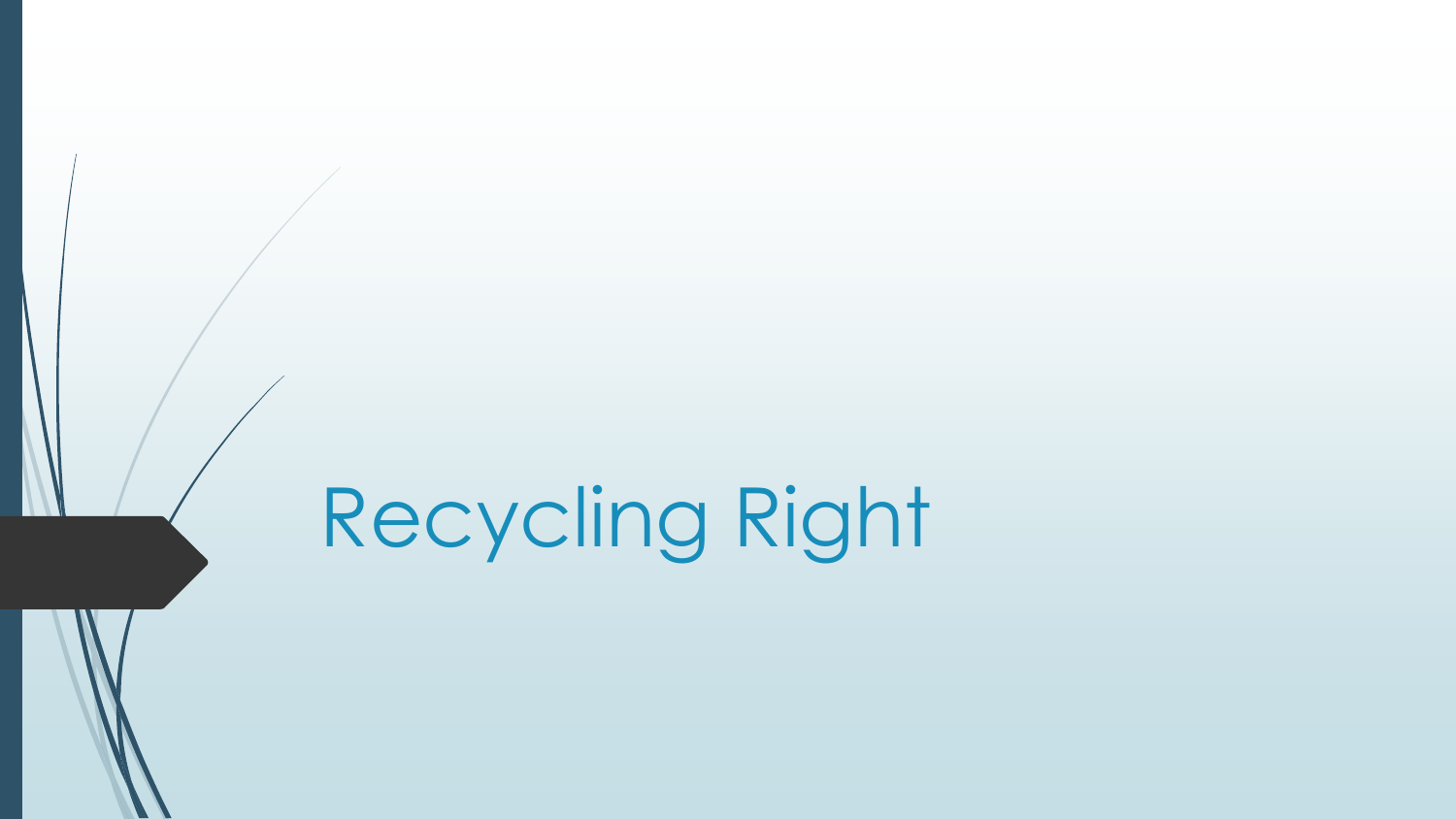## Recycling Guidelines

- Waste Connections uses a single stream recycling model.
- All acceptable recycling materials can be placed in one container
- No sorting required.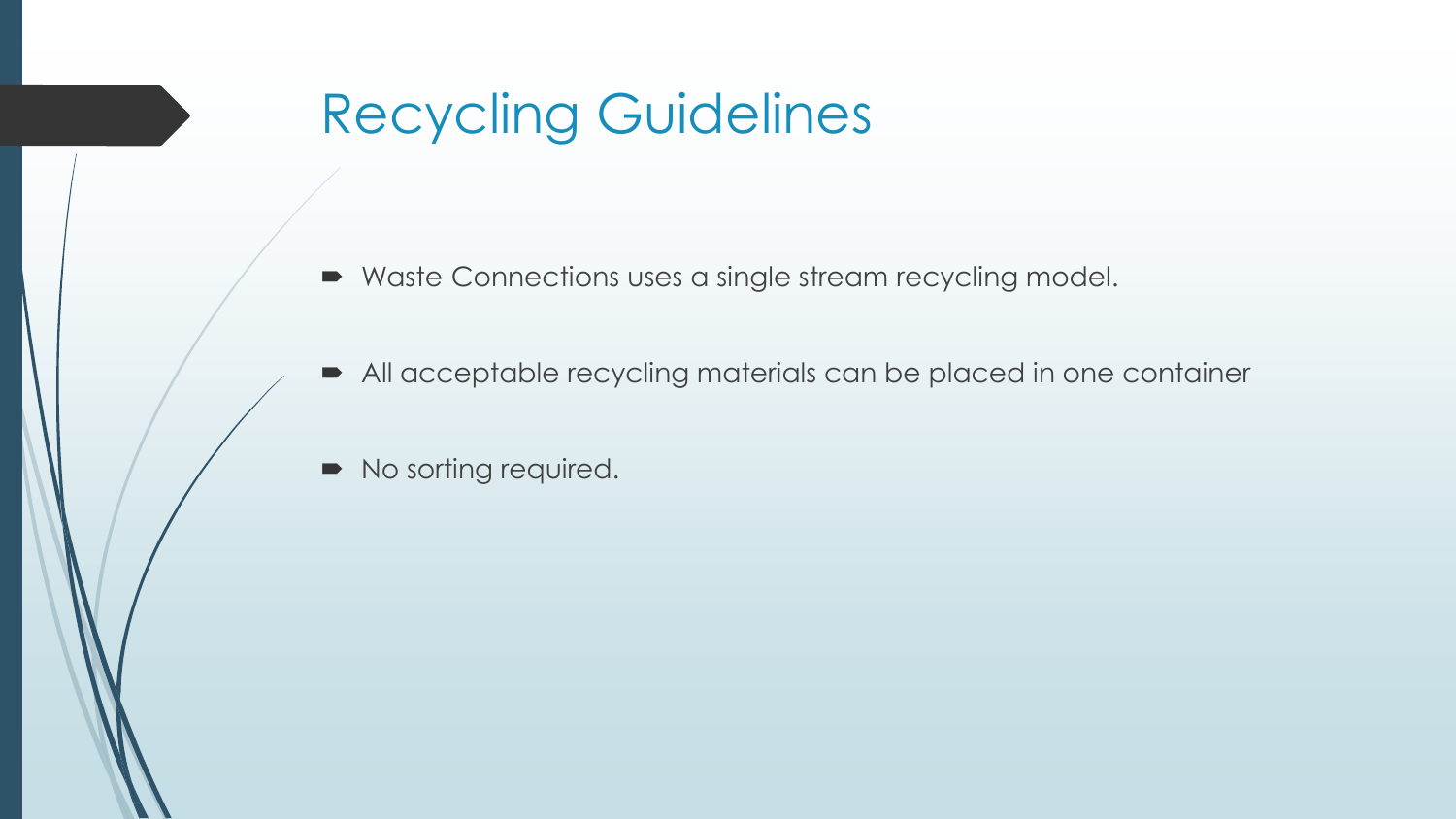### Recycling By



**WASTE CONNECTIONS** OF COLORADO INC. Proud Supporters of a Cleaner, Greener Colorado www.wasteconnectionsofcolorado.com

#### **Single-Stream Recycling Guide**

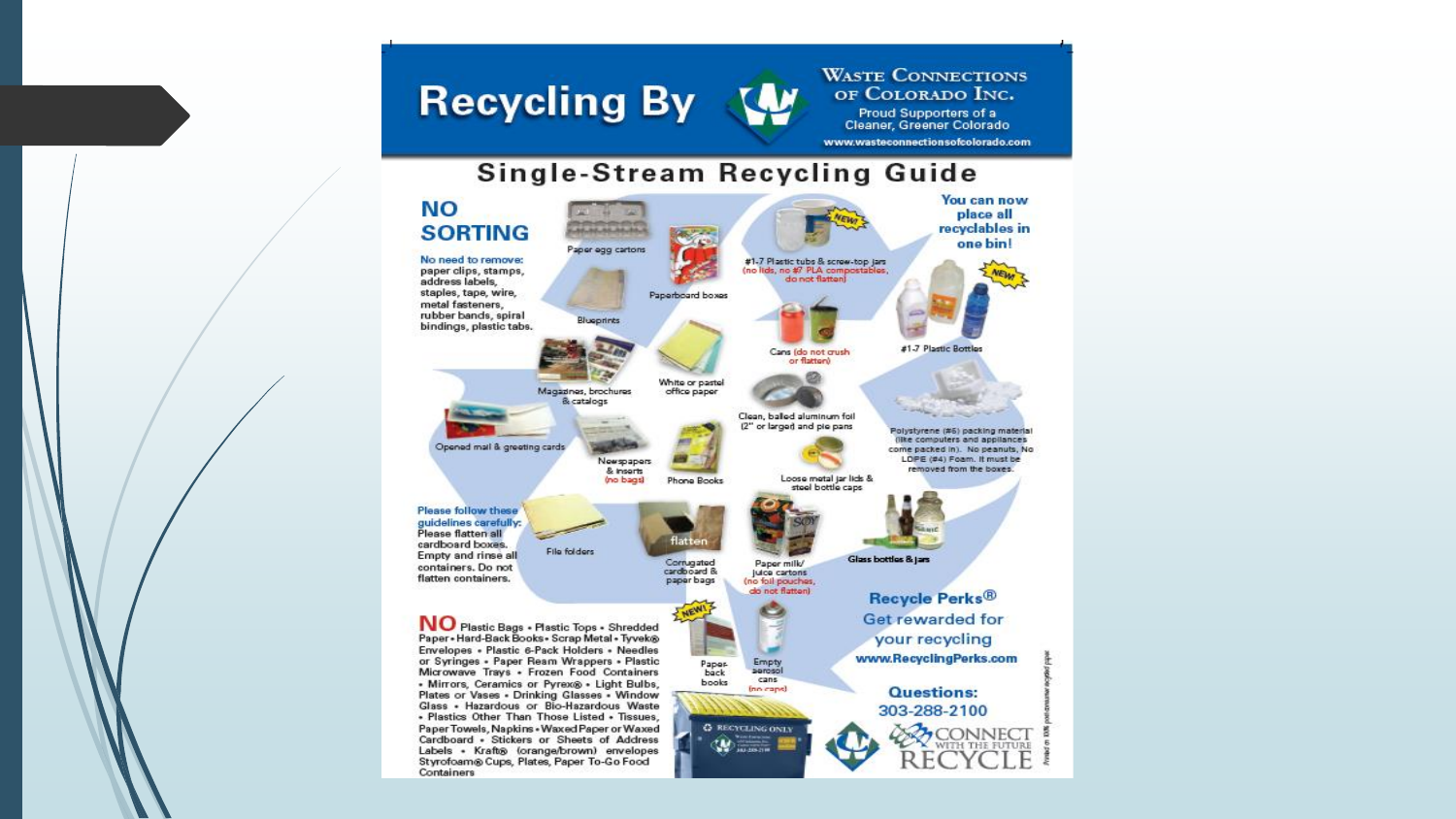### Non-Recyclable Items

- **•** Chip Bags
- Candy Wrappers
- Napkins
- **Paper Plates**
- $\blacksquare$  Tissues
- Pizza Boxes
- **Plastic Grocery Bags**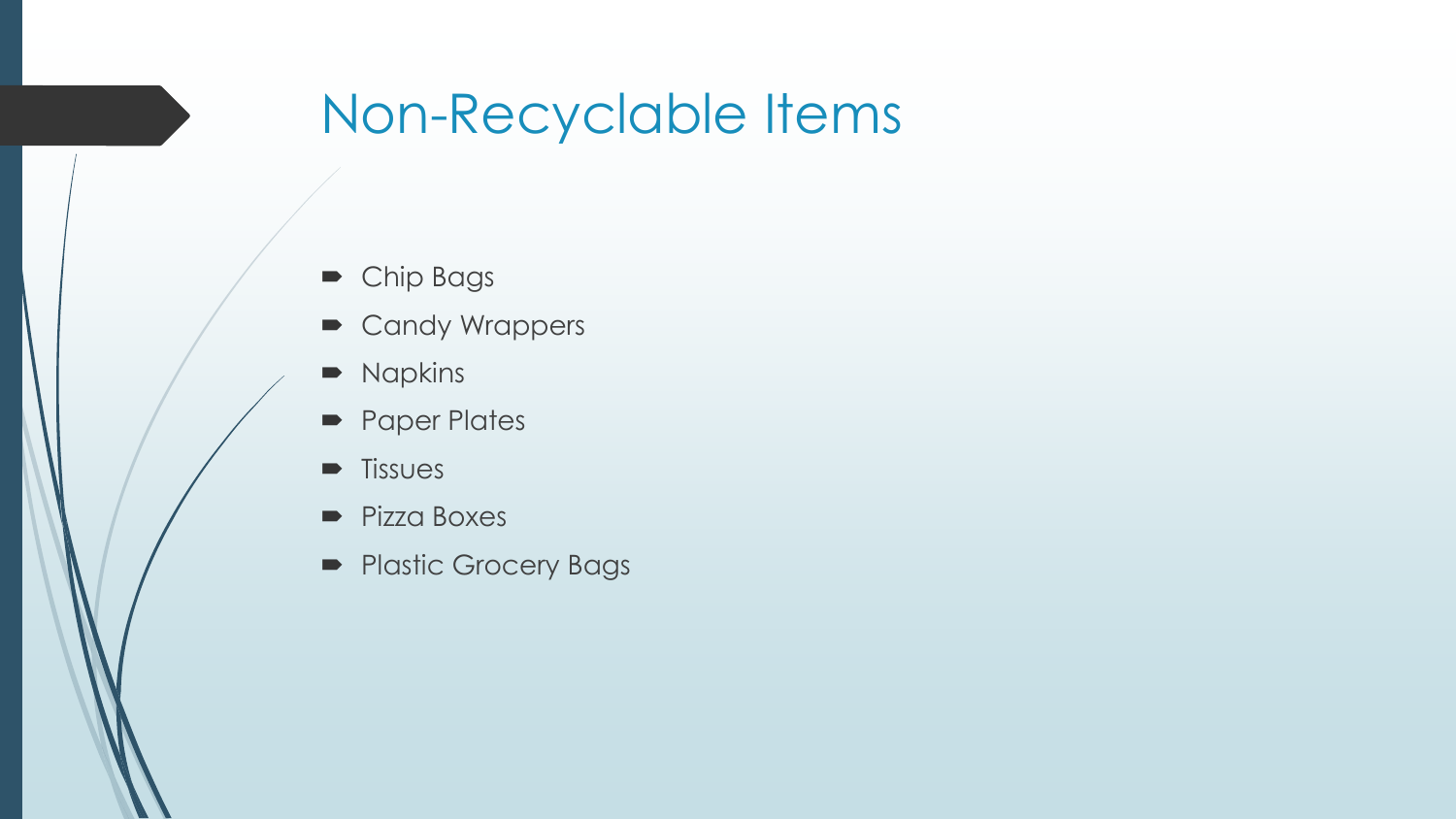## Where Your Recycling Goes?

- From your home to the Recycling Center.
- From the Recycling Center to the Manufacture.
- From the Manufacture back to you.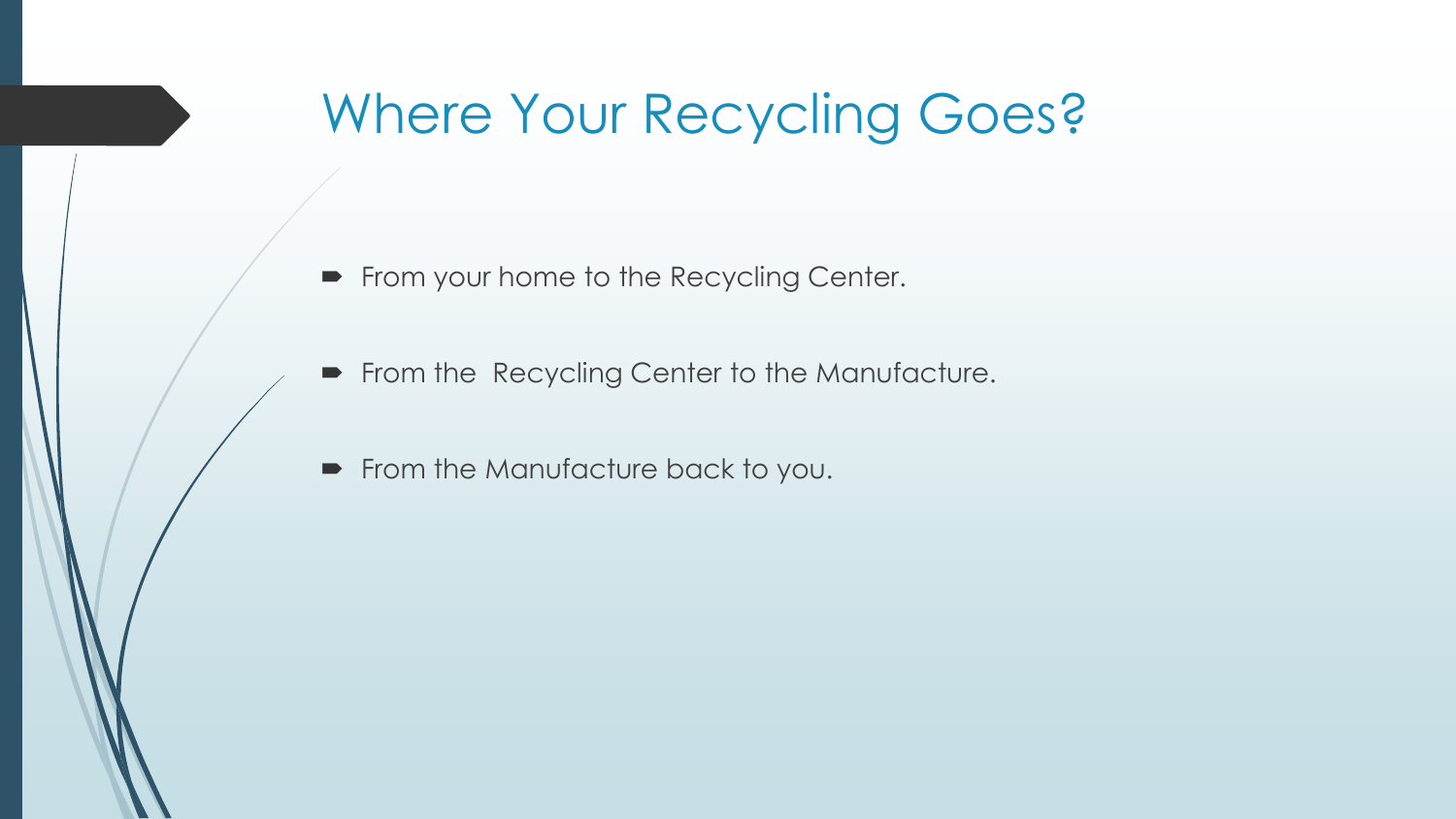### Where Your Recycling Goes

- Once your recycle has been cleaned and sorted inside your home and placed in your recycle container it is picked up by a Waste Connections recycle Truck and heads to EcoCycle. When the truck reaches EcoCycle it is put on a large conveyer belt and the sorting process starts. Plastic, paper products, metal and glass are sorted from each other. Once all the plastics have been sorted together, they are then sorted again by type. Plastic bottles used for water and soda go one way and milk containers go in another and so forth. This is done for paper, glass and metal as well. Once everything has been sorted, the different types of materials are bundled together in big cubs at a certain weight and are ready to be sold and shipped.
- The cleaner the materials are the better. This allows for fewer issues with the sorting equipment and a better price. One contaminated recycle container can cause the entire truck load of material to be deemed contaminated and sends the entire load to the landfill. So if you are in doubt, through it in the trash.
- Go to www.ecocycle.org/videos to see videos on the sorting process.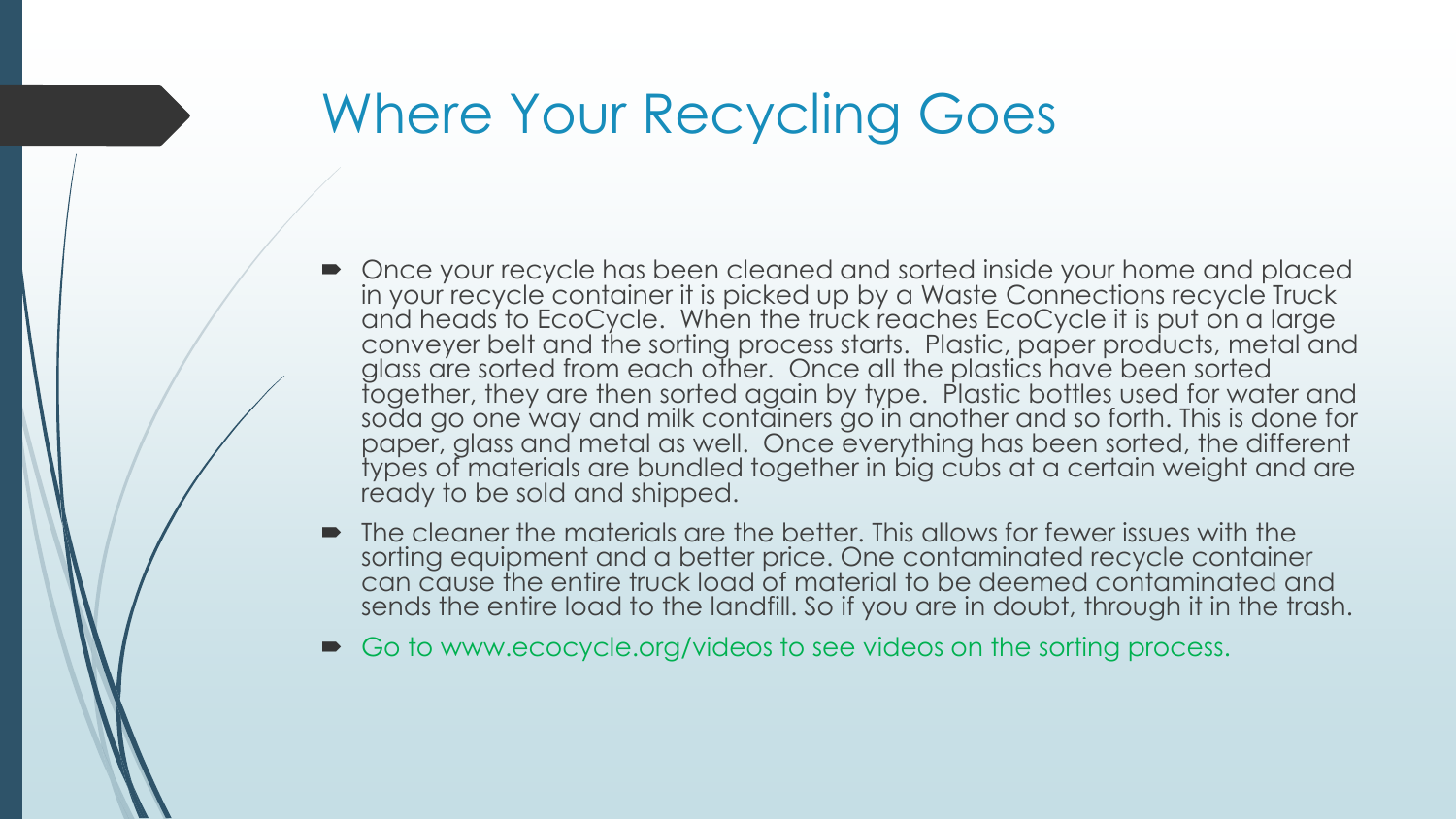### **Reducing Our Plastic Use Individual Action**



#### **9 MORE TIPS FOR LIVING WITH LESS PLASTIC**



natural ingredients

Brush with bamboo

**LESS** 

PLASTIC.





Swap bathroom bottles Use natural oils to cleanse & moisturise



steel razor

for soap bars







Buy local & request plastic-free packaging

**WWW.LESSPLASTIC.CO.UK** 

Invest in a stainless



























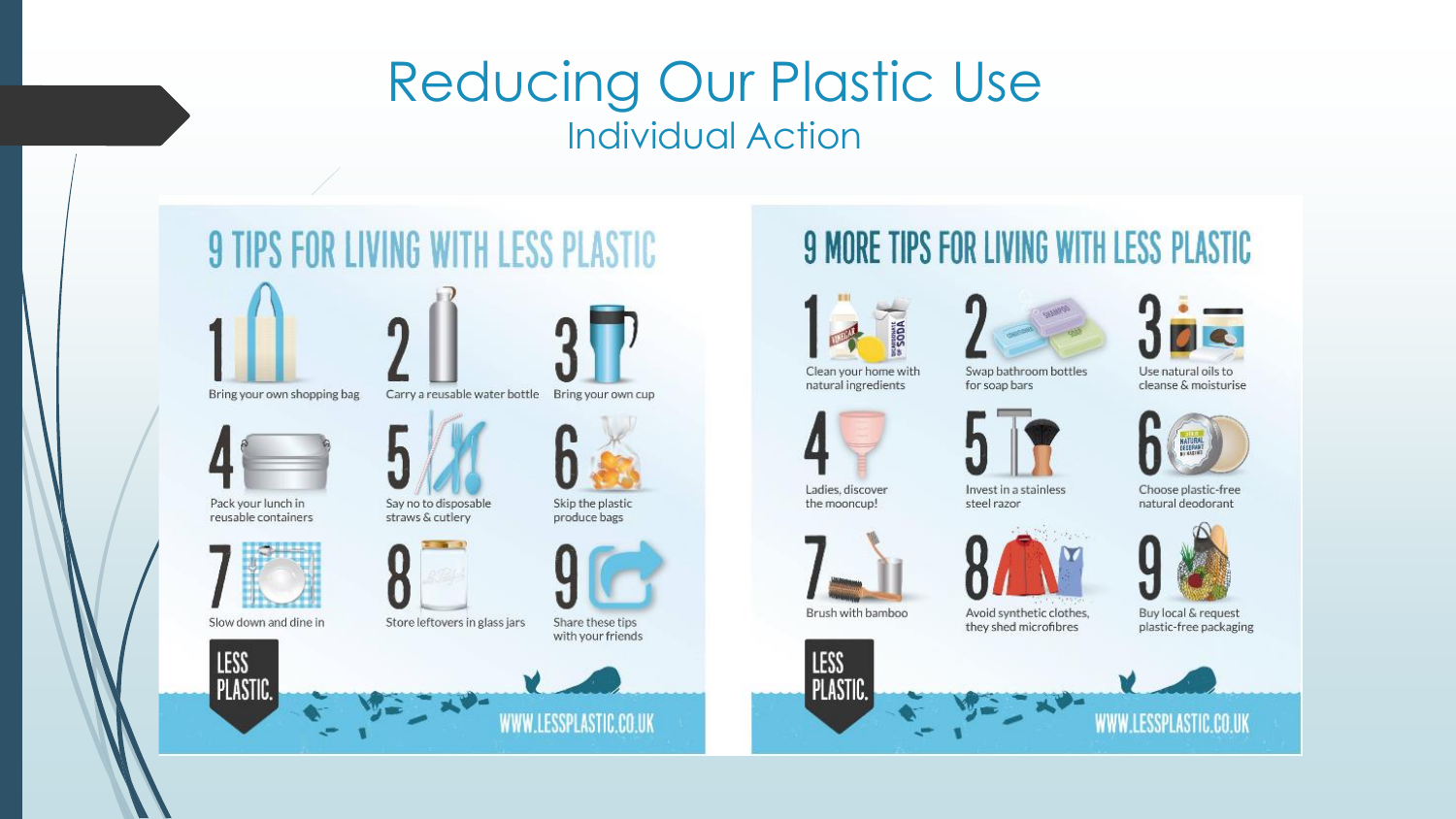### Gas to Energy Benefit

According to the [Colorado Energy Office,](https://www.colorado.gov/pacific/energyoffice/renewable-energy-1) "Colorado is a leader in renewable energy, with investments in wind, solar, biomass, geothermal, small hydroelectric, and other renewable energy resources increasing over the last decade. In 2004, the state passed the first voter-led Renewable Energy Standard in the nation, requiring electricity utilities to obtain a percentage of their power from renewable energy sources."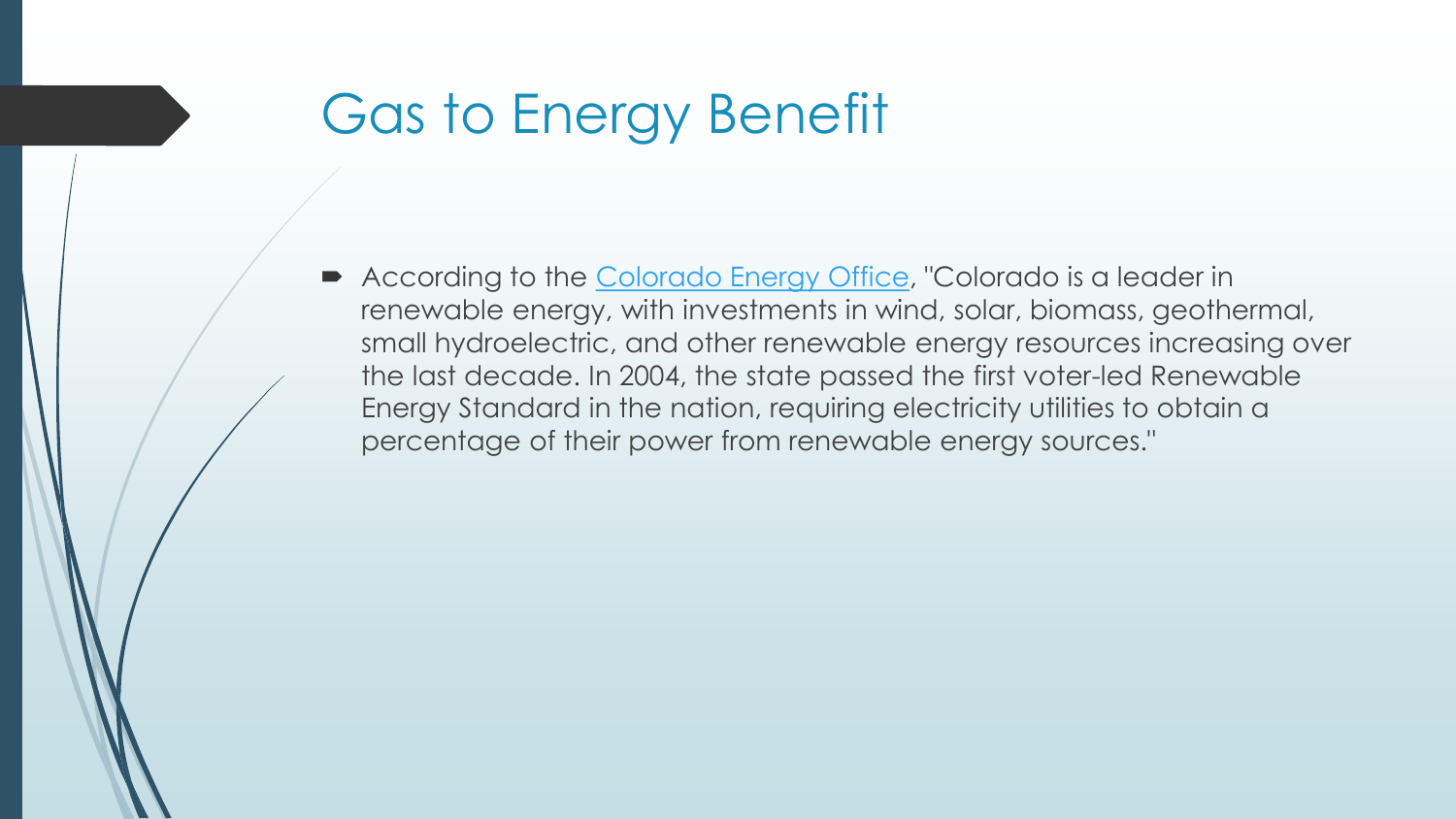### Gas to Energy Benefit BENEFITS

- Landfill gas might be considered the ultimate re-renewable because it recycles trash. And, unlike solar or wind, landfill gas is considered a baseload renewable which means it produces energy 24 hours a day 7 days a week. According to the EPA, here are the environmental and economic benefits of using landfill gas:
- ENVIRONMENTAL BENEFITS
	- Landfill gas is a safe and renewable energy source.
	- Using landfill gas reduces the need to use more polluting forms of energy.
	- Using landfill gas reduces health and community risks, such as air pollution.
	- Landfills that use their landfill gas tend to be better managed and make better neighbors.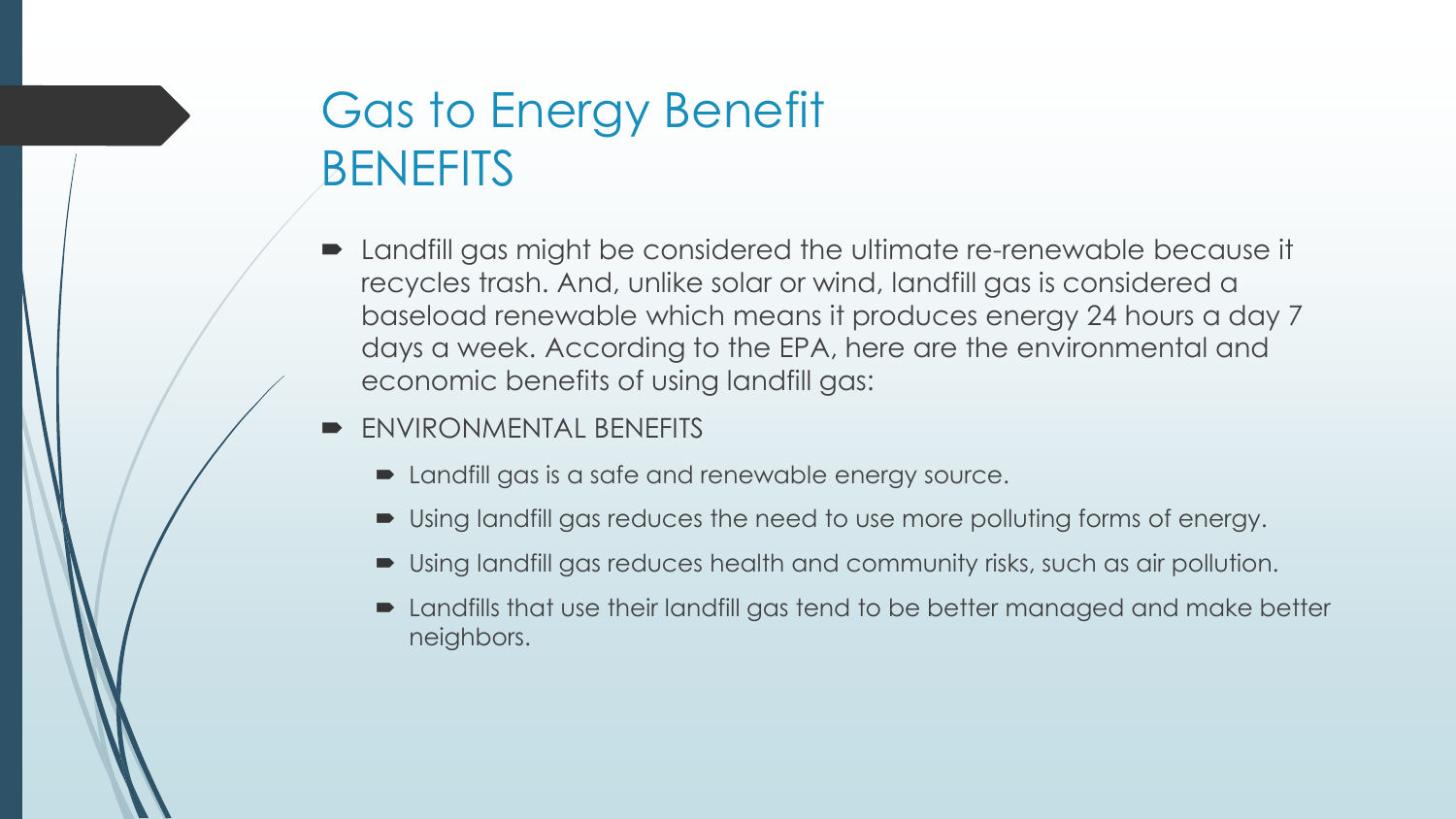### Gas to Energy Benefit **BENEFITS**

- ECONOMIC BENEFITS
	- Landfill gas is a cost-effective, reliable, and local source of energy.
	- Using landfill gas can generate economic benefits for the community.
	- Developing and maintaining a landfill gas energy project creates local jobs.
	- A landfill with good power potential can attract business to the community.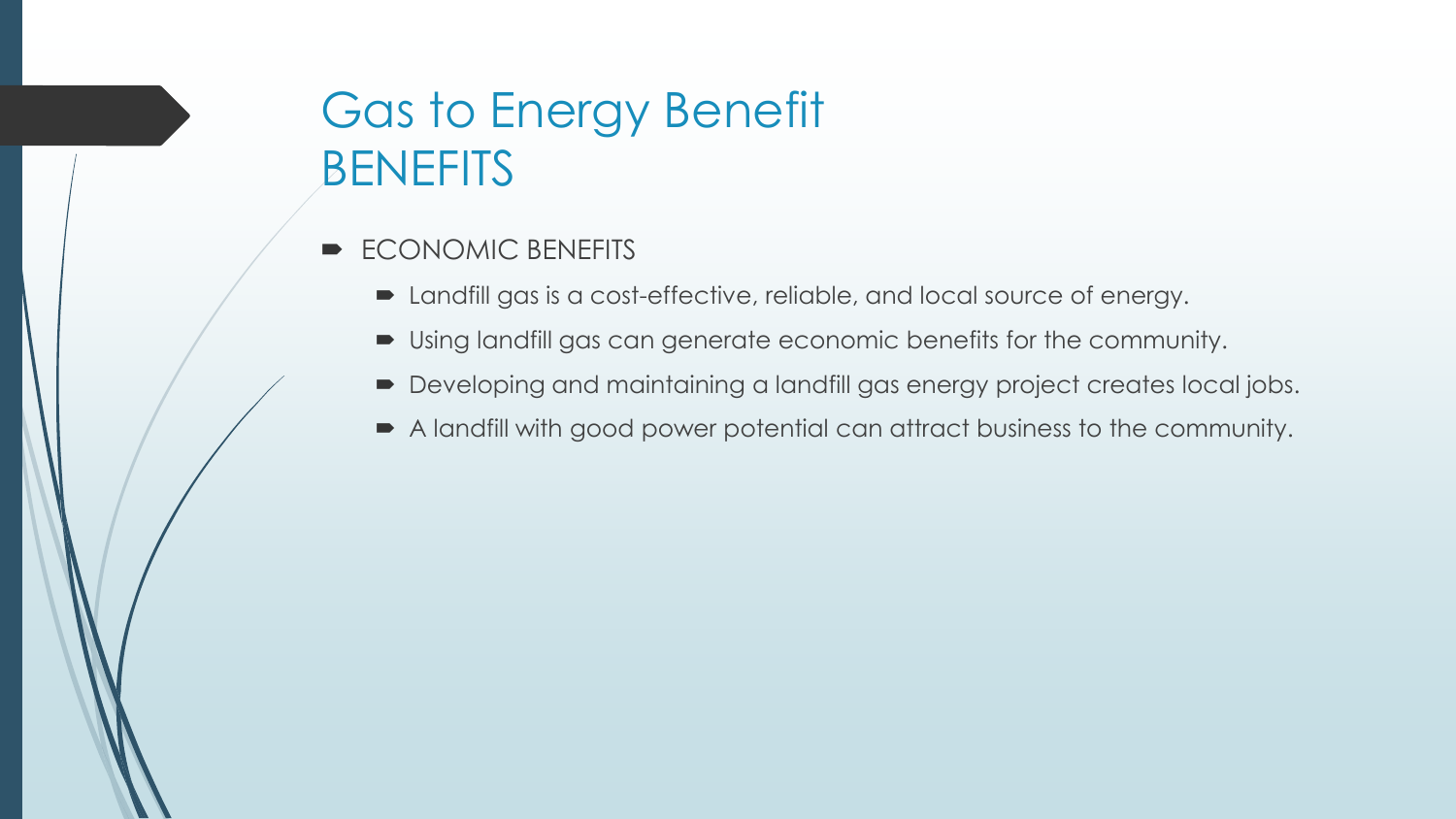#### Gas to Energy Benefit How It Works

- According to the EPA, "When municipal solid waste is first deposited in a landfill, it undergoes an aerobic (with oxygen) decomposition stage when little methane is generated. Then, typically within less than 1 year, anaerobic conditions are established and methane-producing bacteria begin to decompose the waste and generate methane.
- Landfill gas (LFG) is a natural byproduct of the decomposition of organic material in landfills. LFG is composed of roughly 50 percent methane (the primary component of natural gas), 50 percent carbon dioxide (CO2) and a small amount of non-methane organic compounds.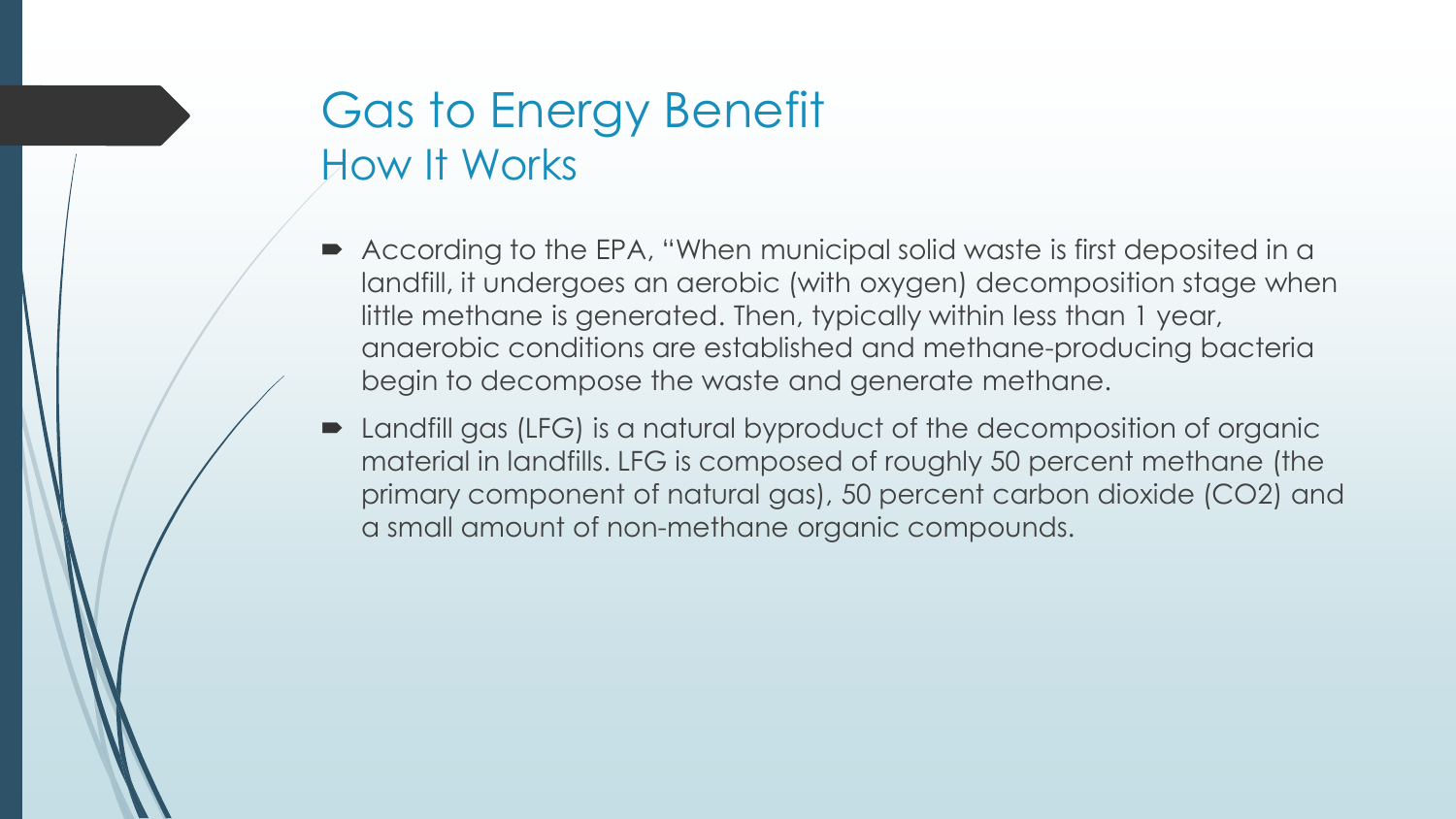#### Gas to Energy Benefit How It Works

LANDFILL GAS TO ENERGY FACILITY



- CONVERTING LANDFILL GAS TO ENERGY
- Instead of escaping into the air, LFG can be captured, converted, and used as an energy source. Using LFG helps to reduce odors and other hazards associated with LFG emissions, and it helps prevent methane from migrating into the atmosphere.
- LFG is extracted from landfills using a series of wells and a blower/flare (or vacuum) system. This system directs the collected gas to a central point where it can be transported, compressed, and filtered before it is combusted to generate electricity.